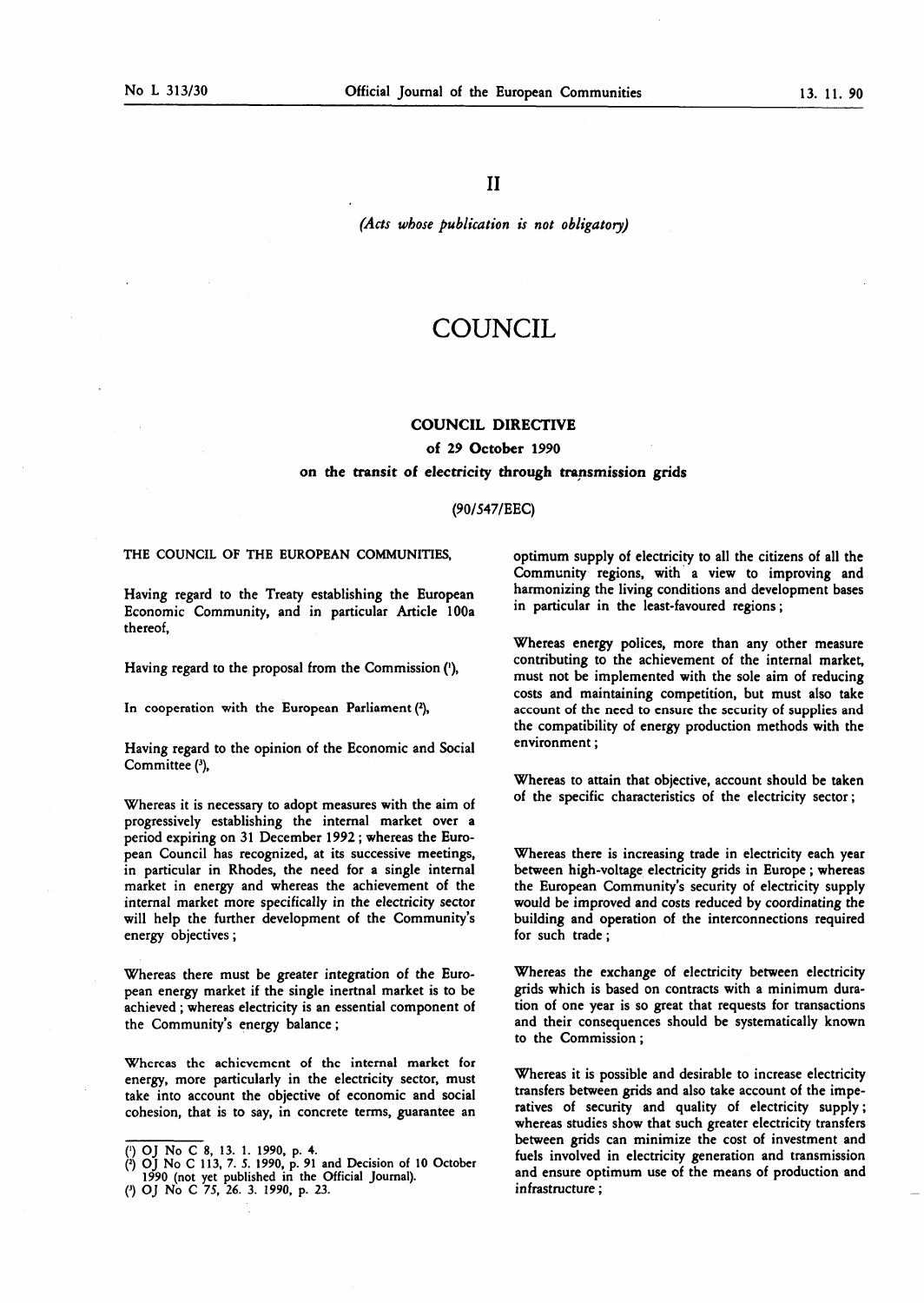Whereas there are still obstacles to such trade ; whereas, provided that they are not due to the nature of technology used or the nature of the grids themselves, such obstacles can be reduced by making the transit of electricity through grids compulsory and introducing an appropriate system for monitoring compliance with this obligation ;

Whereas this obligation and monitoring system concern the transit of electricity involved in trade with is in the Community interest, i.e. transit through high-voltage grids ;

Whereas the contract conditions concerning the transit of electricity between grids must be negotiated between the responsible entities ; whereas the conditions of transit should be fair and should not bring about, directly or indirectly, conditions contrary to Community competition rules ;

Whereas, in order to facilitate the conclusion of transit contracts, the Commission is providing for the creation of a conciliation procedure under which submission must be made at the request of one of the parties, without the result of that procedure having legally binding effect ;

Whereas it is necessary to approximate the provisions taken by the Member States which affect the transit of electricity ;

Whereas the establishment of an internal electricity market will stimulate the dynamic process of better integration of national electricity grids, and whereas in this context special infrastructure measures and programmes should therfore be implemented to accelerate the efficient and socially advantageous linking-up of outlying areas and islands in the Community to the interconnected grid ;

Whereas the interconnection of major European grids over which trade must be coordinated extends over a geographical territory which does not coincide with the Community's frontiers ; whereas there is an obvious advantage in seeking cooperation with third countries involved in the interconnected European network,

#### HAS ADOPTED THIS DIRECTIVE :

#### Article <sup>1</sup>

Member States shall take the measures necessary to facilitate transit of electricity between high-voltage grids in accordance with the conditions laid down in this Directive.

#### Article 2

1. Every transaction for the transport of electricity under the following conditions shall constitute transit of electricity between grids, within the meaning of this

Directive, without prejudice to any special arrangements concluded between the Community and third countries :

- (a) transmission is carried out by the entity or entities responsible in each Member State for a high-voltage electricity grid, with the exception of distribution grids, in a Member State's territory which contributes to the efficient operation of European high-voltage interconnections ;
- (b) the grid of origin or final destination is situated in the Community ;
- (c) the transport involves the crossing of one intra-Community frontier at least.

The high-voltage electricity transmission grids and the entities responsible for them in the Member States, which are listed in the Annex, shall be covered by the provisions of this Directive. This list shall be updated after consultation with the Member State concerned whenever necessary by decision of the Commission, within the context of the objectives of this Directive and in particular taking into account paragraph <sup>1</sup> (a).

## Article 3

1. Contracts involving transit of electricity between transmission grids shall be negotiated between the entities responsible for the grids concerned and for the quality of service provided and, where appropriate, with the entities responsible in the Member States for importing and exporting electricity.

2. The conditions of transit shall, pursuant to the rules of the Treaty, be non-discriminatory and fair for all the parties concerned, shall not include unfair clauses or unjustified restrictions and shall not endanger security of supply and quality of service, in particular taking full account of the utilization of reserve production capacity and the most efficient operation of existing systems.

3. Member States shall take the measures necessary to ensure that the entities under their jurisdiction referred to in the Annex act without delay to :

- notify the Commission and the national authorities concerned of any request for transit in connection with contracts for the sale of electricity of a minimum of one year's duration,
- open negotiations on the conditions of the electricity transit requested,
- inform the Commission and the national authorities concerned of the conclusion of a transit contract,
- inform the Commission and the national authorities concerned of the reasons for the failure of the negotiations to result in the conclusion of a contract within 12 months following communication of the request.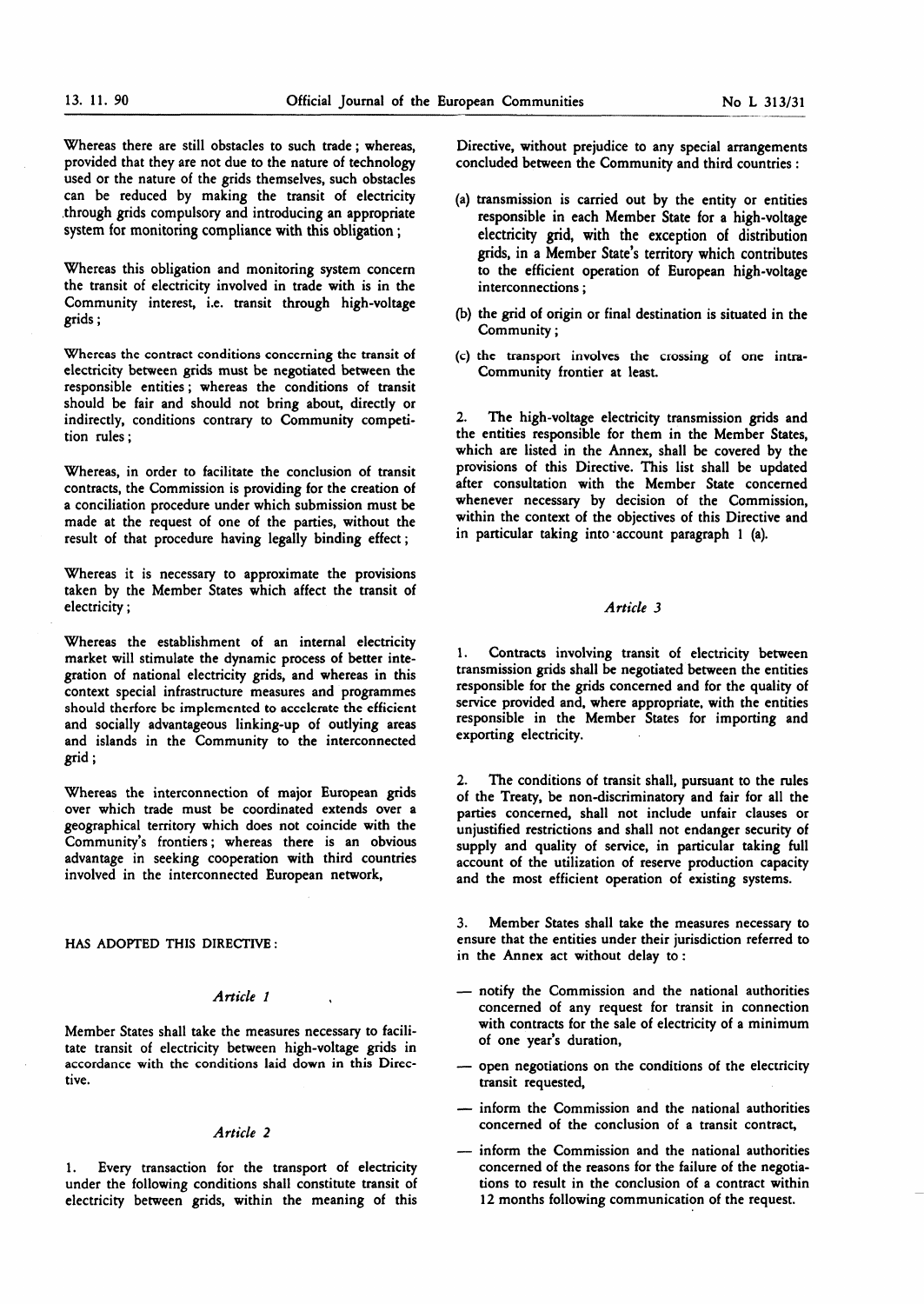4. Each the entities concerned may request that the conditions of transit be subject to conciliation by a body set up and chaired by the Commission and on which the entities responsible for transmission grids in the Community are represented.

## Article 4

If the reasons for the absence of agreement on a request for transit appear unjustified or insufficient, the Commission, acting on a complaint from the requesting body or on its own initiative, shall implement the procedures provided for by Community law.

#### Article 5

Member States shall bring into force the laws, regulations and administrative provisions necessary to comply with this Directive not later than 1 July 1991. They shall forthwith inform the Commission thereof.

## Article 6

This Directive is addressed to the Member States.

Done at Luxembourg, 29 October 1990.

For the Council The President A. BATTAGLIA